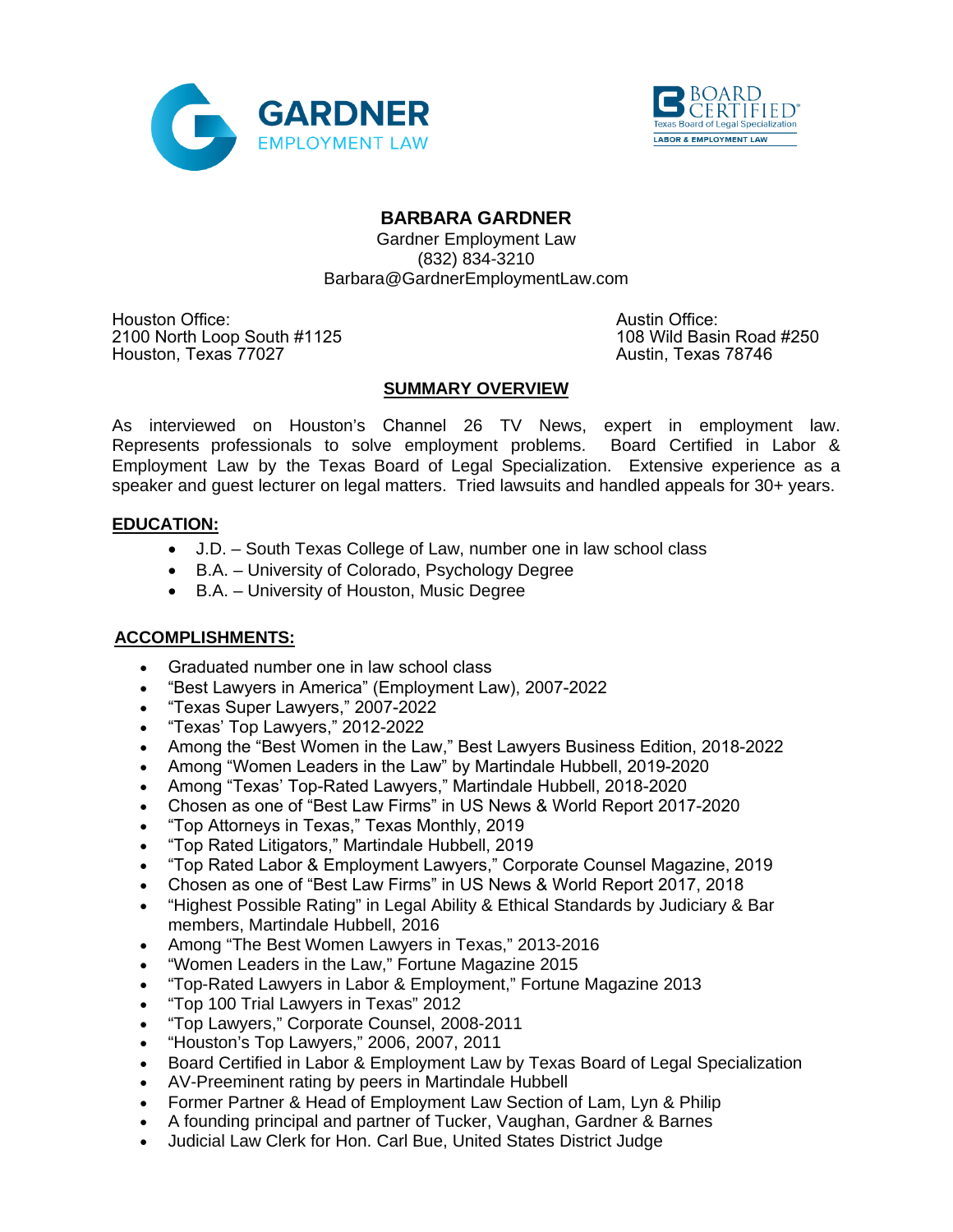## **PROFESSIONAL EXPERIENCE:**

Gardner Employment Law: January 2015 – current; consultation in employment law

- Lam, Lyn & Philip, PC: March 2013 December 2014; partner and established employment law section
- Tucker, Vaughan, Gardner & Barnes, 8 ½ years, founding principal and shareholder. Trial work and consultation in employment law, personal injury and commercial litigation
- The Gardner Law Firm 4 years, trial work and consultation in employment law, insurance, personal injury and commercial litigation
- Popham Law Firm, Kansas City, Missouri 5 years, trial work in employment law and personal injury cases
- Mandell & Wright, P.C., Partner and Shareholder 9 years, trial work, mediation and consultation in employment law, personal injury, maritime and commercial litigation
- Bracewell & Patterson, Associate 2 years, commercial litigation, personal injury defense and employment law
- Judicial Clerk Honorable Carl O. Bue, Jr., United States District Court 2 years, extensive research and writing on varied subjects, drafting orders for the court, observing trials almost daily
- Adjunct Professor of Law, University of Houston Law Center 4 years, trial advocacy course for third-year law students

#### **PROFESSIONAL ASSOCIATIONS & POSITIONS HELD:**

- College of the State Bar of Texas, Fellow Status
- State Bar of Texas
- Fellow of the Texas Bar Foundation
- Houston Bar Association
	- o Executive Council, Employment Law Section
	- o Administration of Justice
	- o Campaign for the Homeless
	- o Bar Poll
	- o Membership & Benefits
	- o Pictorial Roster
	- o Speakers Bureau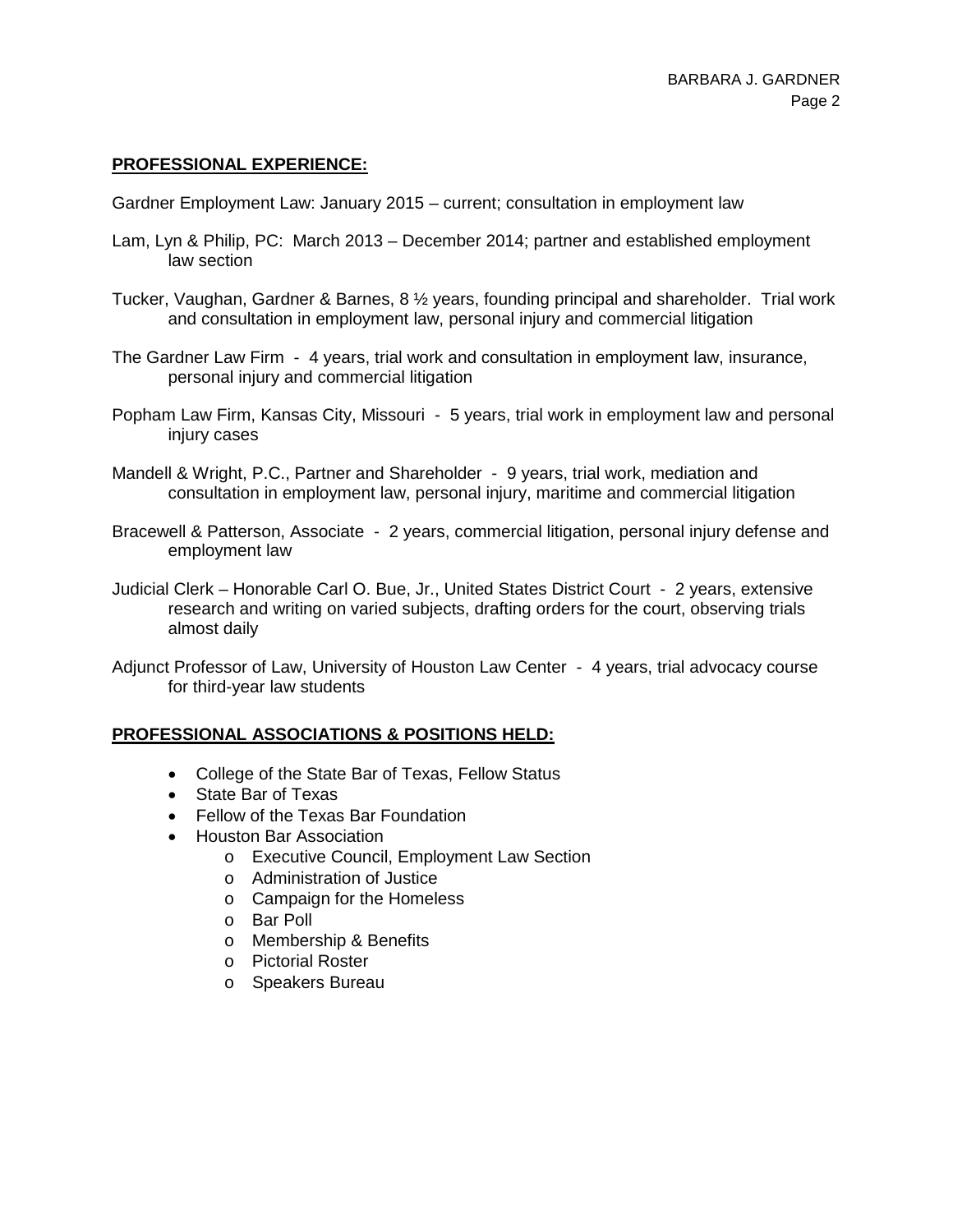## **PROFESSIONAL ASSOCIATIONS:**

(continued)

- National Employment Law Association
- Texas Employment Law Association
- Houston Employment Law Association
- West Houston Chamber of Commerce
- National Organization of Women
- Houston Association of Women Attorneys
	- o Chair: Legislative Action Committee 2009-2010
	- o Member: Judicial Screening Committee 2007-2010
	- o Co-Chair: Judicial Reception Committee 2008-2009
	- o Chair: Public Relations Committee 2007-2008
- Texas Women Lawyers
- Federation of Houston Professional Women
- Great Houston Women's Chamber of Commerce
- Women in Real Estate and Finance
- National Association of Women Business Owners
- South Texas College of Law Alumni Association
- Audubon Society

## **COMMUNITY SERVICE:**

- Board Member of Spring Branch Family Development Center assisting Hispanic families in education, school supplies, scholarships, healthcare, family development, after-school care, and other vital needs.
- Houston Food Bank working in food preparation department for delivery to families in time of need.
- Rotary projects preparing medical supplies to ship overseas to countries without adequate healthcare, collecting and delivering glasses to underprivileged persons with poor eyesight, supporting Rotary efforts to eradicate polio worldwide.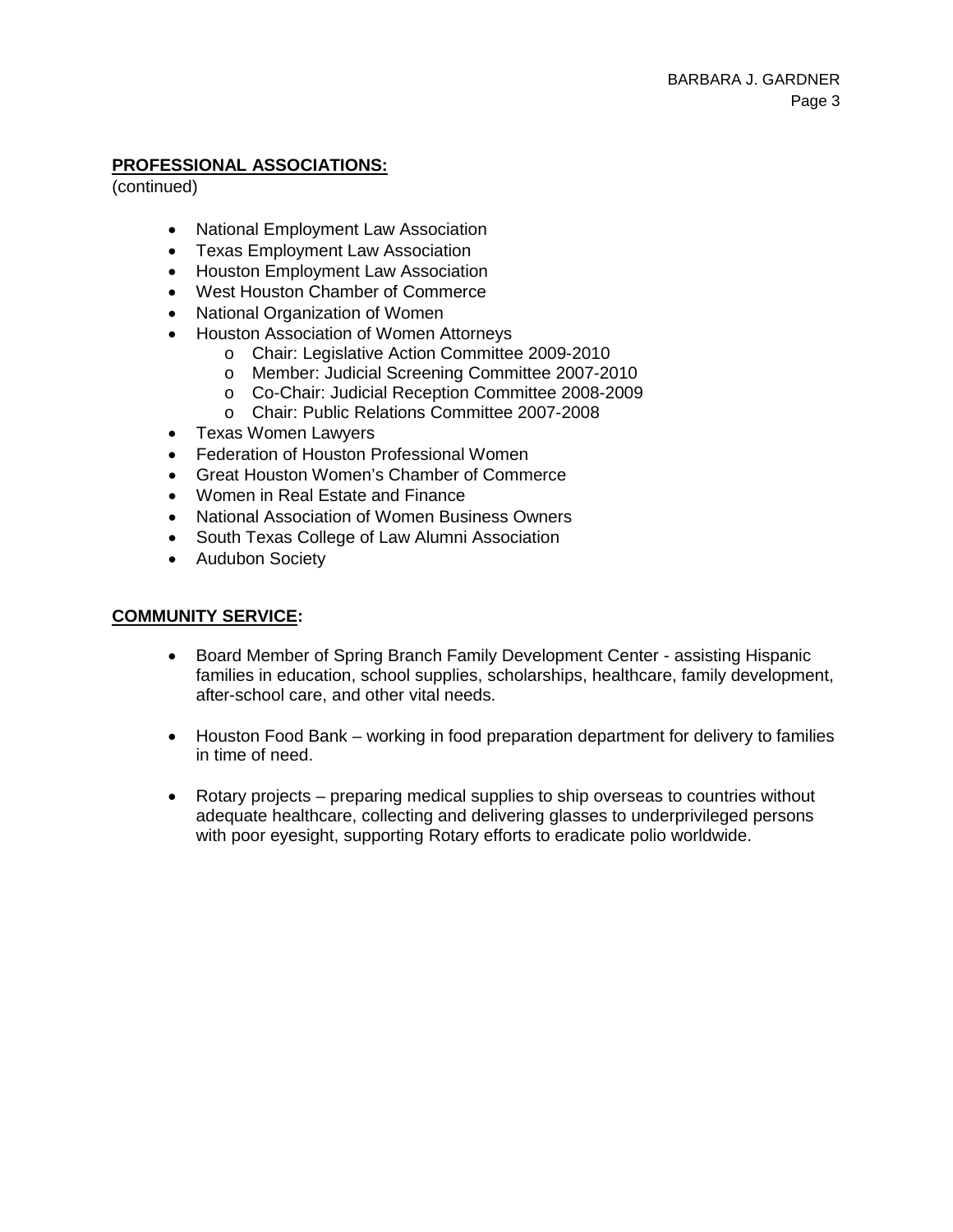## **LAW-RELATED SPEECHES AND PUBLICATIONS:**

- Webinar: "New COVID-19 Laws," National Employment Lawyers Association, Houston Chapter, June 2020
- Panel Discussion: "Tips and Traps in Legal Hiring," Houston Bar Association, May 2019
- Speech: "Sexual Harassment and the 'Me Too' Movement," Houston Paralegals Association Annual Conference, April 2018
- Speech: "Strategies in Handling Employment Cases," Houston Top Trial Lawyers Seminar, May 2014
- Speech: "How to Develop Your Pre-Trial Strategy to Win Your Trial and Protect if Appealed" Presidents' Personal Injury Trial Attorney Seminar, September 2013.
- Speech: "Running for Election in Texas," West Houston Chamber of Commerce, May 2013
- Speech: "What Lawyers Like and Don't Like About Mediators," panel member for Annual Conference on ADR, ADR Section of Houston Bar Assn., May 2013
- Speech: "More Women Elected: The Good News and the Bad News," National Association of Women Business Owners, Houston Chapter, December 2012

Speech: "The Art of Hiring & Firing," Houston Bar Association, August 2011

- Speech: "Discovery Update," Employment Law Section Meeting, State Bar, Dallas, January 2010
- Publication: "Profits for Solo-Small Law Firms," *Houston Bar Journal*, December 2009
- Speech: "Women: Winning in the Workplace," American Business Women's Association, July 2009
- Speech: "Evaluating an Employment Case," University of Houston Law Foundation, May 2009
- Speech: "The Art of Hiring and Firing," State Bar of Texas, Law Practice Management Course, Houston, February 2009
- Speech: "Harassment, Sexual and Otherwise," University of Houston Law Foundation, December 2008
- Speech: "Dealing with the Top Dogs: A Lawyer's Guidance," South Texas College of Law Employment Law Conference, July 2008
- Speech: "Disclaimers, Retainers, Fee Agreements, and Circular 230," State Bar of Texas, Law Practice Management Course, Dallas, May 2008
- Speech: "Recent Developments in Discrimination Law: Age, Gender, Race, Etc., and Newer Issues from Body Art to Lifestyles," University of Houston Law Foundation, December 2007
- Paper: "Opening Statement Getting the Jury's Attention," Cutting-Edge Employment Law Strategies, October 4-5, 2007
- Speech: "Race, Sex & Religious Discrimination: Developments in the Law," University of Houston Law Foundation, March 2005
- Speech: "Five Keys to Employment Contracts," South Texas College of Law Annual Employment Law Seminar, July 2005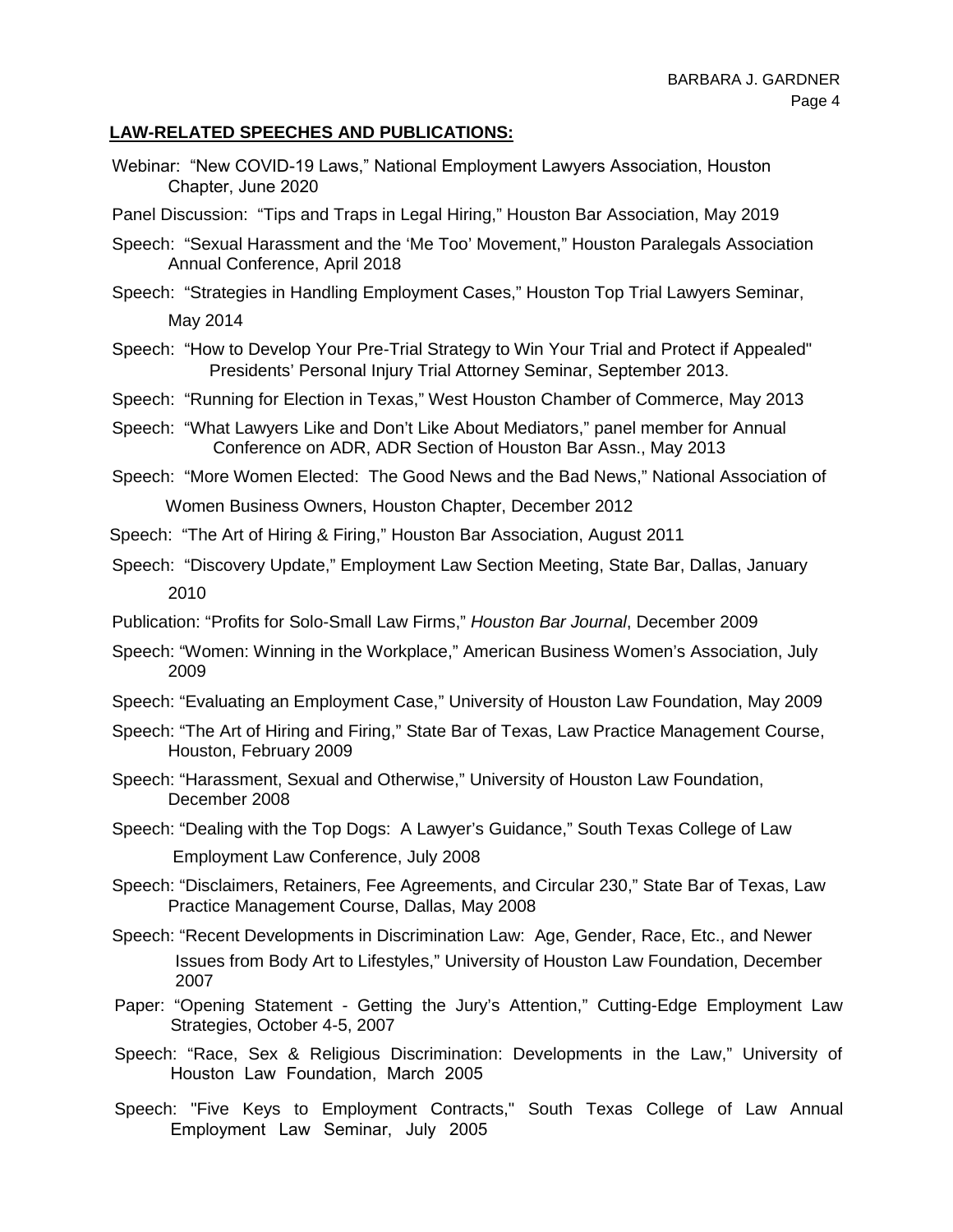#### **LAW-RELATED SPEECHES AND PUBLICATIONS:**

*(continued)*

- Speech: "Race, Sex & Religious Discrimination: Developments in the Law," University of Houston Law Foundation, March 2005
- Panel Discussion: "The Biggest Mistakes made by Texas Employers from the Plaintiff's Perspective," 4th Annual Employment Law Symposium, Houston Chapter of the Texas Association of Business, November 18, 2004
- Speech: "Practical Aspects of the Whistle Blower's Action under Sarbanes-Oxley," Houston Chapter of the Institute of Internal Auditors, November 8, 2004
- Speech: "Truth or Consequences: How to Handle Discrimination Claims," Willowbrook Rotary Club, September 17, 2004
- Speech: "Avoiding Problems in the Workplace," Midtown Business Network, June 17, 2004
- Speech: "Independent Contractor or Employee?" National Association of Remodelers, May 27, 2004
- Speech: "Whistle Blower's Action under Sarbanes Oxley," Association for Women in Computing, May 19, 2004
- Speech: "Race & Sex Discrimination: Developments in the Law," University of Houston Law Foundation, April 2004
- Speech: "You've Come a Long Way, Baby -- History of Laws on Sex Discrimination," American Business Women's Association, League City Chapter, April 13, 2004
- Speech: "When Mediation Fails A Lawyer's Perspective," Texas Community College Association Annual Convention, February 21, 2004
- Speech: "What is Discrimination Really?" American Business Women's Association, Houston Chapter, February 19, 2004
- Speech: "Hiring and Firing the Right Way," Willowbrook Rotary Club, February 5, 2004
- Speech: "Employment Law Made Easy," National Association of Remodelers, January 29, 2004
- Speech: "What Professional Women Need to Know About Employment Law," Women's Chamber of Commerce of Texas, September 2003
- Speech: "Race & Sex Discrimination: Developments in the Law," University of Houston Law Foundation, March & April 2003
- Speech: "Arbitration: The Trend Away From the Courthouse," Council on Education in Management, February 2003
- Speech: "Arbitration: Why Do We Need a Court System?" University of Houston Law Foundation, September 2002
- Speech: "Screening Employment Cases," Fort Bend Bar Association Meeting, October 1999
- Speech: "Analysis of Dismissal Order in *Jones v. United States & William Clinton,"* Practice & Procedure Committee Meeting, Missouri Bar Ass'n, May 1998